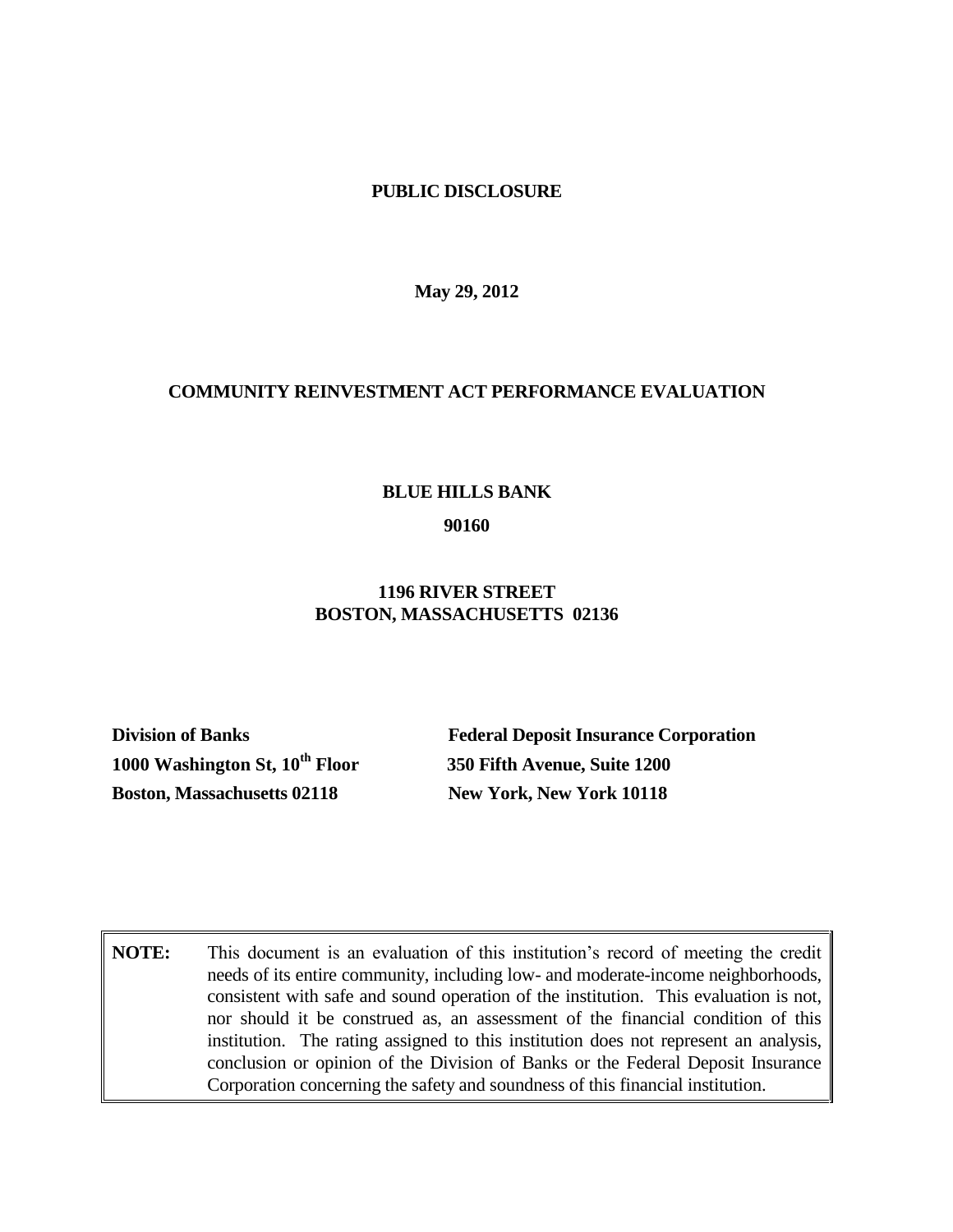# **GENERAL INFORMATION**

The Community Reinvestment Act ("CRA") requires the Massachusetts Division of Banks ("Division") and the Federal Deposit Insurance Corporation ("FDIC") to use their authority when examining financial institutions subject to their supervision, to assess the institution's record of meeting the credit needs of its entire community, including low- and moderate-income neighborhoods, consistent with safe and sound operation of the institution. Upon conclusion of such examination, the agencies must prepare a written evaluation of the institution's record of meeting the credit needs of its assessment area.

This document is an evaluation of the CRA performance of **Blue Hills Bank (or the "Bank")** prepared by the Division and the FDIC, the institution's supervisory agencies as of May 29, 2012. The agencies evaluate performance in the assessment areas(s), as they are defined by the institution, rather than individual branches. This assessment area evaluation may include visits to some, but not necessarily all of the institution's branches. The Division and the FDIC rate the CRA performance of an institution consistent with the provisions set forth in Massachusetts regulation 209 CMR 46.00 and Appendix A to 12 CFR Part 345 of the FDIC's Rules and Regulations, respectively.

# **INSTITUTION'S CRA RATING:**

# **The institution is rated "High Satisfactory" by the Division. The institution is rated "Satisfactory" by the FDIC.**

While both agencies agreed on the performance of Blue Hills Bank, the FDIC's rating matrix does not have a rating of "High Satisfactory." An institution in this group has a good record of helping to meet the credit needs of its assessment area, including low- and moderate-income neighborhoods, in a manner consistent with its resources and capabilities.

Large Bank CRA examination procedures were used for this evaluation. The assigned rating is based on the results of three performance tests: the Lending Test, the Investment Test, and the Service Test. The Bank's performance under each of these tests is summarized below:

| <b>Blue Hills Bank</b>     |               |                        |                     |
|----------------------------|---------------|------------------------|---------------------|
| PERFORMANCE TESTS          |               |                        |                     |
| PERFORMANCE LEVELS         | Lending Test* | <b>Investment Test</b> | <b>Service Test</b> |
| Outstanding                |               | X                      | X                   |
| <b>High Satisfactory</b>   |               |                        |                     |
| Satisfactory**             | X             |                        |                     |
| Needs to Improve           |               |                        |                     |
| Substantial Non-Compliance |               |                        |                     |

\*Note: The Lending Test is weighed more heavily than the Service and Investment Tests when arriving at an overall rating.

\*\*Note: FDIC rules and regulations stipulate use of a high satisfactory and low satisfactory rating for the three tests. For purposes of this jointly issued public evaluation, the term "satisfactory" will be used in lieu of the "low satisfactory" rating for the lending, investment, and service test ratings.